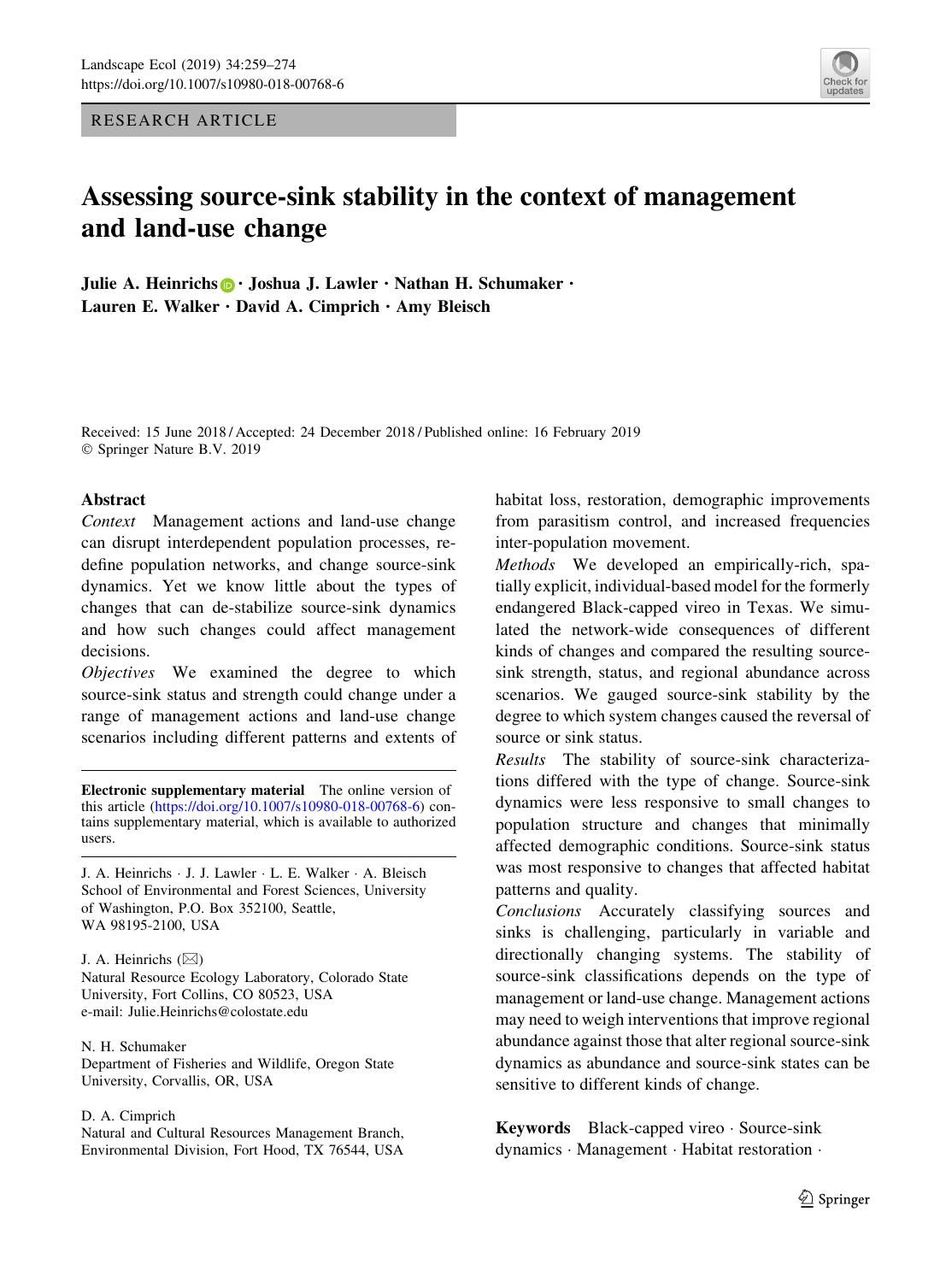Spatially explicit individual-based model - Land-use change

#### Introduction

Forecasting the impacts of management and land-use change is an important part of ecological planning, particularly for species at risk of decline or extinction in non-stationary environments. Predicting the potential responses of wildlife to altered future conditions can indicate the most important changes to track and the most influential factors to weigh in decisions (Hannah et al. [2002;](#page-15-0) Copeland et al. [2009;](#page-15-0) Bancroft et al. [2016](#page-14-0)). In spatially structured populations, the challenge extends beyond assessing changes in habitat and assessing the fates of local populations. In these populations, directional change can affect interdependencies among populations and re-define the resulting population network. In source-sink populations, changes in one population (e.g., destruction of an important source) can alter local conditions, regional flows of individuals, and network-wide persistence. As source-sink populations are connected by migrants moving among sources (net exporters of individuals) and sinks (net importers; Holt [1985;](#page-15-0) Pulliam [1988](#page-15-0)), system changes that alter local demographic conditions, carrying capacities, or exchanges of individuals are expected to have multi-scale and network-wide impacts.

Greater conservation benefits are expected if conservation actions are guided by assessments that consider both demography and movement (i.e., source-sink dynamics) rather than simplified population conditions or habitat states that may fail to identify the most important populations. Sources are often presumed to contribute more to long-term persistence than sinks and are prioritized for conservation (Crowder et al. [2000\)](#page-15-0); however, sinks can also make important contributions to regional persistence (Heinrichs et al. [2015](#page-15-0); Furrer and Pasinelli [2016](#page-15-0)). Given the potential for ineffective management outcomes based on approaches that simplify complex spatial dynamics (e.g., local density, abundance (Kanda et al. [2009;](#page-15-0) Furrer and Pasinelli [2016](#page-15-0); but see Heinrichs et al. [2018\)](#page-15-0), systems with putative sources and sinks require rigorously assessments to evaluate source-sink dynamics and evaluate the contributions of local populations to conservation objectives (Crowder et al. [2000;](#page-15-0) Loreau et al. [2013](#page-15-0)). However, source-sink assessments based on demography and movement require intensive data collection to establish a source-sink baseline condition. Additional data is required to further evaluate the impacts of directional change on spatial population dynamics (Breininger and Carter [2003](#page-15-0); Heinrichs et al. [2018](#page-15-0)), making it difficult to anticipate the consequences of management actions and land-use change. Hence, we have a limited understanding of the kinds of events or changes that can de-stabilize or re-organize sourcesink dynamics, and the potential magnitudes of such changes.

An understanding of when and how source-sink dynamics could change can support adaptive management strategies for source-sink populations and guide future data collection decisions. If source-sink evaluations are relatively sensitive to change, re-assessments may be required after certain kinds or magnitudes of landscape or population change. If source-sink dynamics are robust to change, a one-time assessment may be all that is needed to guide future decisions under a wide range of conditions. Given the level of investment required to assess sources and sinks with demography and movement (Runge et al. [2006;](#page-15-0) Furrer and Pasinelli [2016\)](#page-15-0), an indication of the ability of sources and sinks to withstand directional system changes can help gauge an appropriate 'expiry' for assessments based on current conditions.

Previous research has identified key factors driving the structure and strength of source-sink dynamics including local patch quality and abundance, network configuration, and movement exchanges (e.g., Heinrichs et al. [2015,](#page-15-0) [2016](#page-15-0)) in stationary environments; however, we know little about the influences of directional change on source-sink dynamics. The magnitude, extent, and type of system change, combined with system-specific factors, may determine the degree to which source-sink dynamics is altered. To explore how future management actions and land-use change could alter source-sink dynamics and regional population outcomes, we constructed a simulation analog of a Black-capped vireo source-sink population. We used empirically-based simulation modeling to contrast population outcomes among different scenarios of future change, including habitat loss,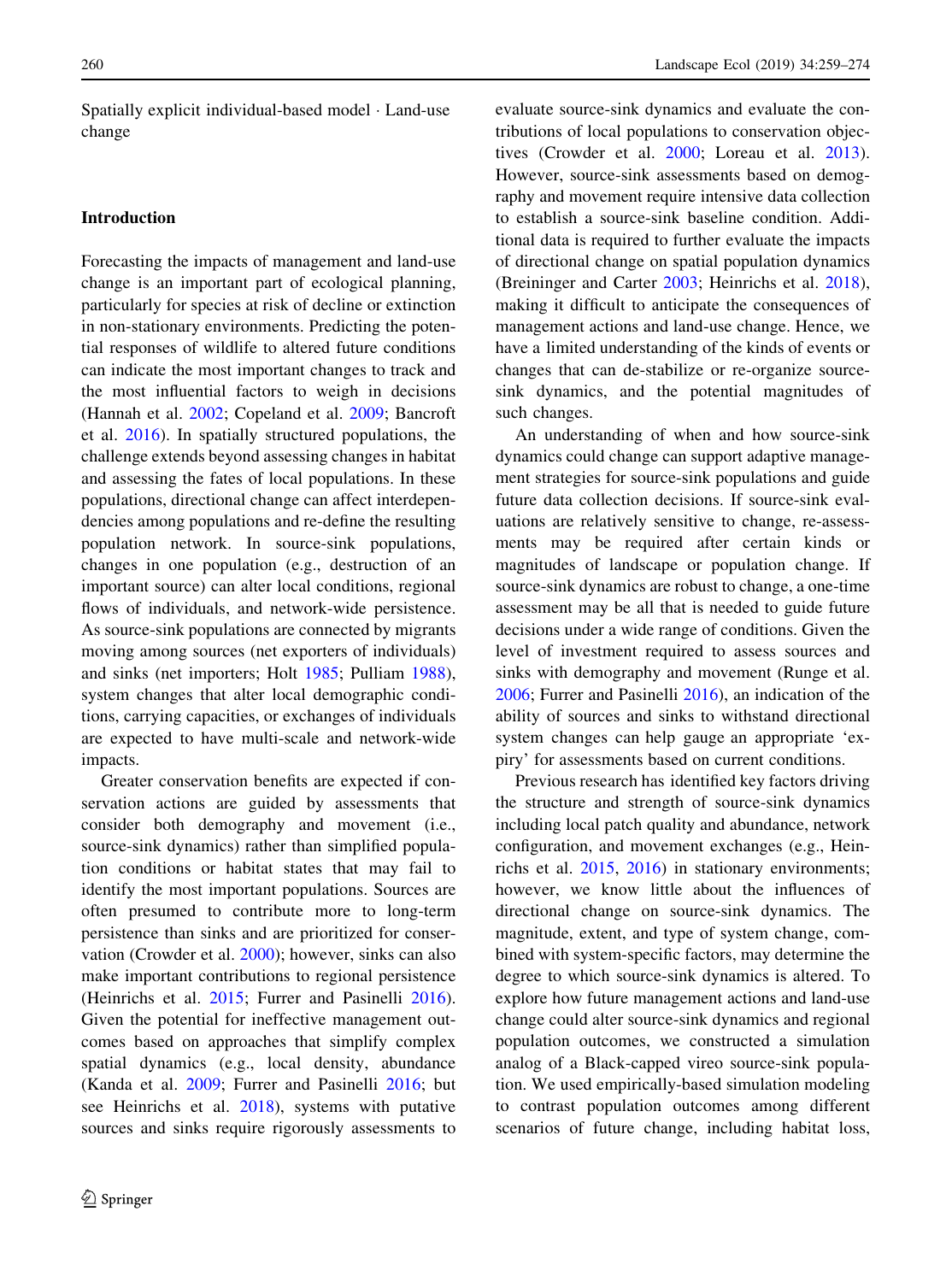habitat restoration, parasitism control, and changes in movement rates.

## Case study

The Black-capped vireo (Vireo atricapilla; hereafter also 'vireo') is a migratory songbird with breeding populations in central Texas as well as parts of Mexico and Oklahoma. It is threatened by nest parasitism by the widespread Brown-headed cowbird (Molothrus ater; cowbird; Ratzlaff [1987\)](#page-15-0), as well as rangeland expansion, forest succession, and land-use change (Wilkins et al. [2006](#page-15-0)). After the vireo was listed as an endangered species (U.S. Endangered Species Act), cowbird control was enacted and the largest known breeding population increased (Eckrich et al. [1999](#page-15-0); Fort Hood; Cimprich and Kostecke [2006\)](#page-15-0).

The Fort Hood military base ( $\sim$  90,000 ha) in Texas (Fig. [1;](#page-3-0) hereafter 'Fort Hood') contains seven vireo monitoring sites wherein habitat use, territory mapping, and mark and re-sight data have been collected. Four of these sites represent higher quality vireo habitat (East Range—ER, West Fort Hood— WF, Manning 2—M2, Jack Mountain—JM; Kostecke and Cimprich [2008](#page-15-0); 1997–2006) with long time-series of data ( $> 10$  years). Lower quality sites (Maxdale— MX, Taylor Valley—TV, West Range—WR; 2011–2014) were intensively studied over a shorter, four-year period (Walker et al. [2016\)](#page-15-0). Fort Hood includes the majority of vireos in the study population, with off-base populations separated by more than 30 km (mean 60 km) of largely inhospitable matrix. Although areas of Fort Hood function as population sources (Heinrichs et al. [2015](#page-15-0); Walker et al. [2016](#page-15-0)), the population is reliant on the continued trapping and shooting of cowbirds (Wilsey et al. [2014](#page-15-0)). Other areas on the base function as population sinks, including the majority of the lower quality study areas (Heinrichs et al. [2015](#page-15-0); Walker et al. [2016\)](#page-15-0).

Beyond Fort Hood, we evaluated five much smaller populations (Balcones Canyonlands National Wildlife Refuge—BC, San Saba—SS, Colorado Bend State Park—CB, Middle Property—MP, and Goldthwaite— GW) amidst the largely inhospitable matrix of agriculture, ranchland, developed, and urban areas in the surrounding counties. These sites were generally evaluated for the same duration and using the same methods as were the on-base, lower quality sites (Walker et al. [2016\)](#page-15-0). Demographic conditions were improved by the recent initiation of cowbird control in some off-base populations. However, many of these peripheral areas acted as sink populations through time, and some source-sink classifications changed with inter-annual variability (Walker et al. [2016](#page-15-0)). Although habitat and population sizes are limited in peripheral populations, they could influence regional population outcomes if they are strong sinks or if movement rates from sources to sinks are high. Movements among on- and off-base populations are poorly understood. Limited banding data (Cimprich et al. [2009;](#page-15-0) Cimprich, unpublished data; Walker et al. [2016\)](#page-15-0) demonstrate that vireos move among on- and off-base breeding populations and movements among Fort Hood and closer off-base populations may be more common. Yet, the degree to which long-distance dispersal could impact source-sink dynamics and regional population outcomes has not been investigated.

To examine the degree to which source-sink dynamics could change with management and landuse change, we simulated population-specific habitat use, demography, and inter-population movements under alternative scenarios. We explored how sourcesink classifications could realistically change with increased off-base cowbird control, habitat expansion near the largest population, the loss of habitats and populations, and increased inter-population movement rates. To make controlled comparisons among scenarios, we assumed consistency in habitat and population factors not related to the change that was being tested. By iteratively removing local populations from the network, we evaluated their contributions to regional population abundance and trajectories (Crowder et al. [2000;](#page-15-0) Heinrichs et al. [2010\)](#page-15-0). We compared source-sink dynamics among baseline and change scenarios to evaluate the applicability of past source-sink assessments to future source-sink states. We expected source-sink dynamics to be most responsive to scenarios that changed the distribution of resources, by altering habitat amount or configuration. In addition, we expected regional population abundance to be sensitive to changes that affected the largest population, including increased emigration from Fort Hood. By contrast, we expected localized changes to small populations (e.g., increased cowbird control in peripheral populations) to have limited influence on network-wide source-sink dynamics.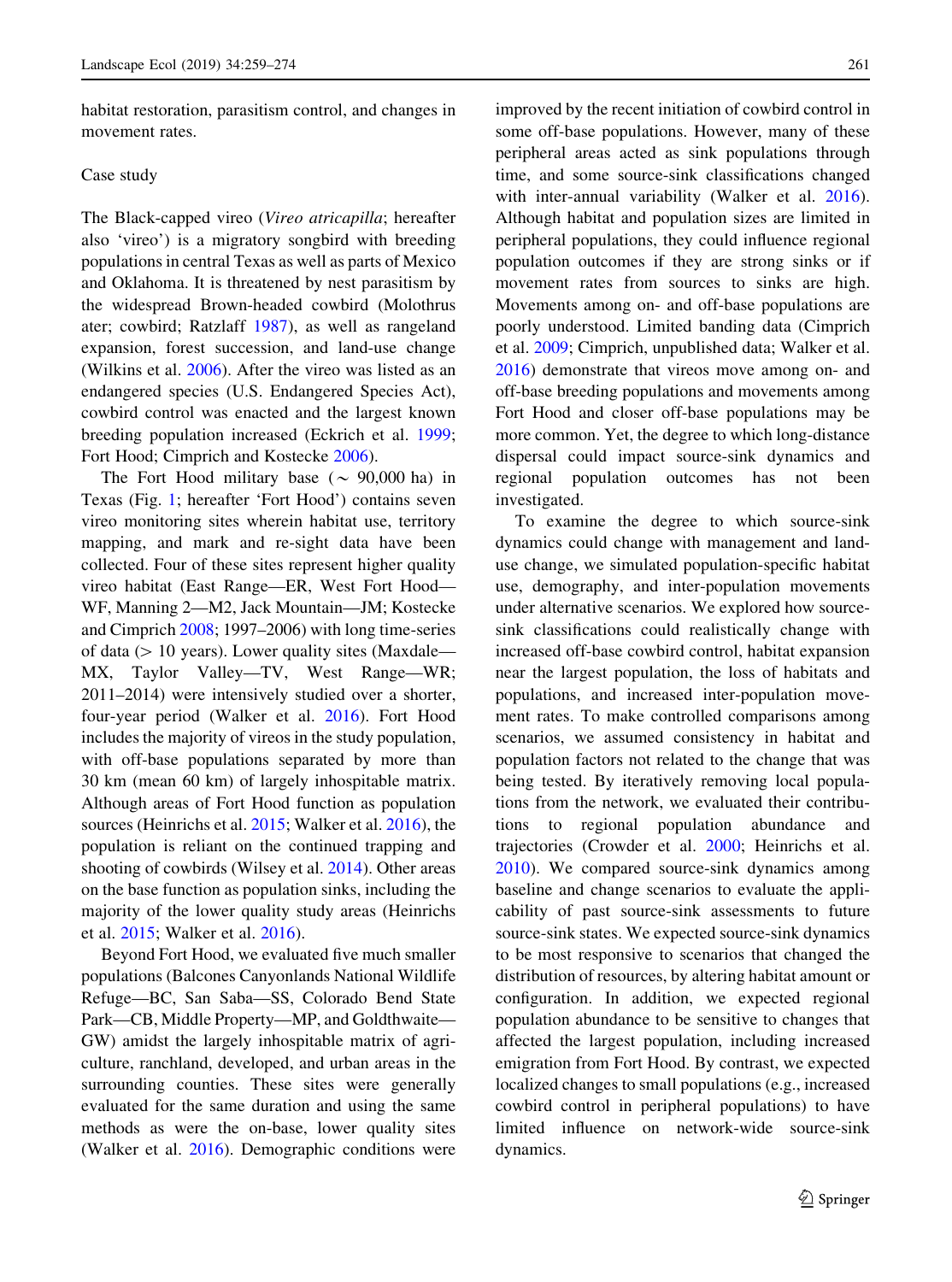<span id="page-3-0"></span>

Fig. 1 Black-capped vireo study site locations on and near Fort Hood military base, Texas ( adapted from Walker et al. [2016\)](#page-15-0)

# Methods

# Approach

We used a spatially explicit individual-based modeling framework to construct a simulation model of vireo habitat use, movement, and demography. In this mechanistic model, source-sink dynamics were an emergent function of multiple interacting factors including location-specific habitat conditions, demography, territory sizes and densities, and short- and

long-range movements. Variation in local conditions gave rise to differential population states (i.e., sources and sinks) when summed across local habitats and through time. We used this simulation framework to evaluate both the current and future possible states of this source-sink system using a range of alternative movement, and realistic management, and landscape changes.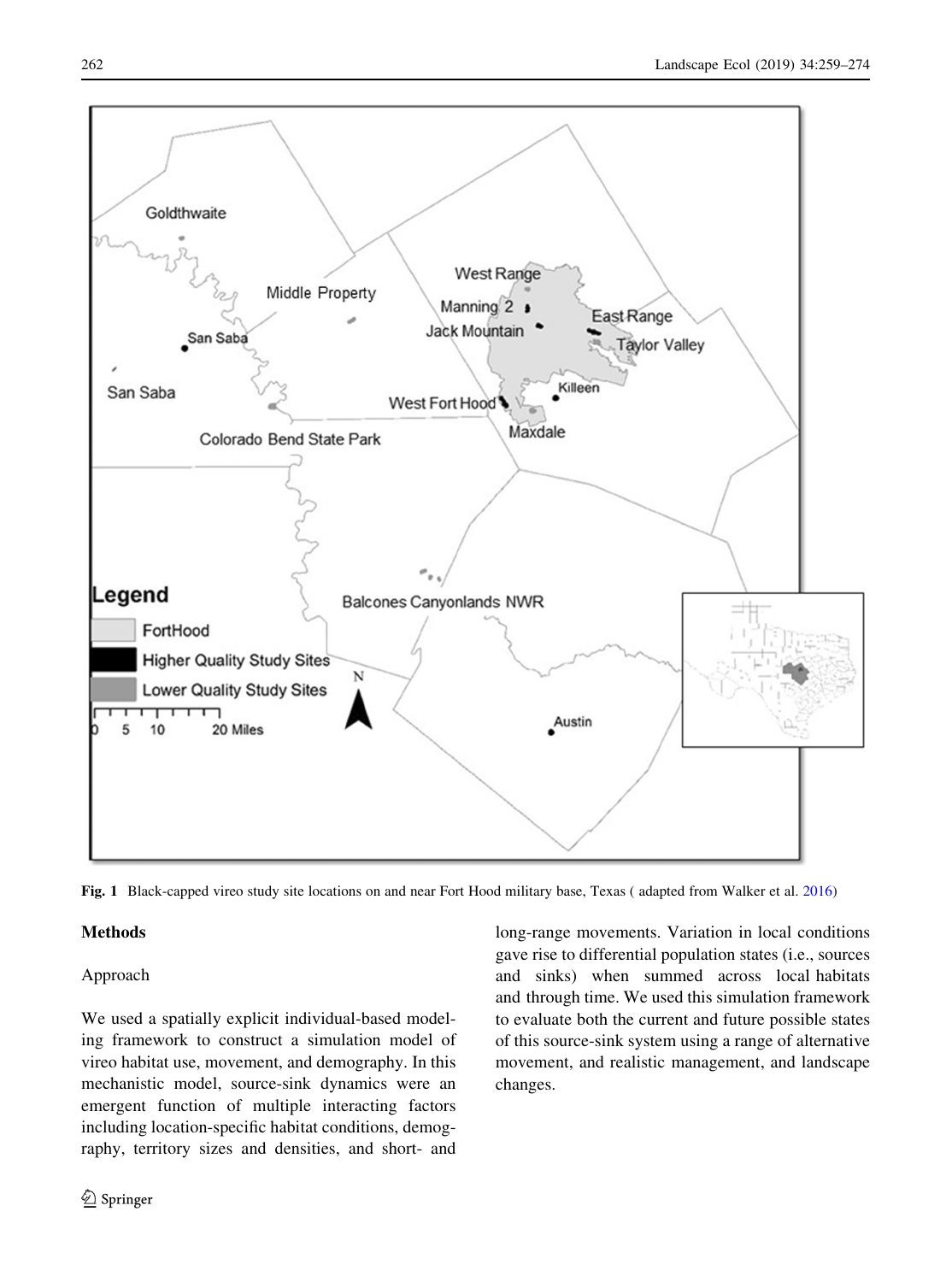#### Habitat

Black-capped vireos generally breed in patchy shrublands, using areas that vary in structure and species composition (Wilkins et al. [2006](#page-15-0); Wilsey et al. [2012](#page-15-0)). As habitat information differed across our study area, we used a hybrid spatial approach to combine the best available information in each location within a common habitat-population framework. On Fort Hood, we used a continuous habitat suitability model (Wilsey et al. [2012;](#page-15-0) 75 m pixel resolution) to indicate habitat 'quality' throughout the military base. The habitat suitability model used a random forest approach with vireo location data (2002–2003 surveys; Cimprich and Kostecke [2006\)](#page-15-0), remotely sensed vegetation type and height, soil depth, and edgedensity maps to estimate the suitability of areas for vireo use (Wilsey et al. [2012;](#page-15-0) See Appendix). Pixels with habitat suitability probabilities in the upper two tertile bins (i.e., habitat suitability  $> 0.36$ ) indicated likely habitat (Wilsey et al. [2014\)](#page-15-0), and were used to build exclusive multi-pixel territories. Individuals without territories (hereafter, floaters) could occupy pixels below the suitability threshold but could not establish a territory.

Study populations away from Fort Hood are comparatively small, isolated, and lacked corresponding environmental data (e.g., LiDAR) to replicate onbase habitat models. To delineate habitat from nonhabitat (matrix) we created minimum convex polygons (MCP) for each of the sites to encompass mapped territories from 2011 to 2014. These homogeneous habitats within the MCPs were used by simulated individuals to construct territories (see Territory Selection below), that approximated empirical site-specific territory sizes (Table [1](#page-5-0)). Although there could be small patches of unmapped habitat elsewhere in the landscape, it is unlikely that any larger unidentified and unstudied habitat patches exist.

#### Population model

We constructed a three-stage habitat-population model using the HexSim modeling platform (Schumaker and Brookes [2018\)](#page-15-0). We focused on modeling males (similar to Wilsey et al. [2014\)](#page-15-0), as adults (in their first or more breeding season) and yearlings (1 year old, in their first breeding season) establish and defend territories that generally include a paired female. Fort Hood count data and fecundity estimates also reflect successful male territories (Cimprich and Heimbuch [2012\)](#page-15-0) and a males-only model reduced computation time. We also tracked chicks/juveniles  $(< 1$  year old). To begin simulations, we distributed 5478 simulated adult males in habitat according to their 2012 abundance and distribution among sites (Cimprich and Heimbuch [2012\)](#page-15-0). Birds on Fort Hood, but outside of the demographic study sites, were placed in higher suitability pixels and were given multiple opportunities to move and locate a suitable territory, until virtually all had successfully established a territory. After this initialization period, simulated vireos then underwent an annual flow of events including reproduction and survival, territory selection, and juvenile local and long-distance dispersal (Fig. [2\)](#page-5-0).

#### Movement

Black-capped vireos migrate from their Texas breeding range to their winter range in Mexico (Graber [1961;](#page-15-0) Vega Rivera et al. [2011\)](#page-15-0); however, surviving adults often return to the same breeding territory after spring migration (Walker et al. [2016](#page-15-0)). As our focus was on breeding population dynamics, our model assumed that surviving adults remained on their territories. Similarly, many juvenile black-capped vireos return to their natal area after migration to establish territories a short distance away (Walker et al. [2016](#page-15-0)). These local juveniles dispersed on Fort Hood by drawing a path length from a uniform distribution with a minimum path length of 3.75 km (50 pixels). Dispersers could move to any location in Fort Hood in search of a suitable territory but stopped moving if they encountered 3 consecutive pixels of habitat after 5.6 km (75 pixels). These minimum movement distance thresholds were experimentally chosen to allow juveniles to exit their natal study site, move away from areas occupied by adults, select a nearby unoccupied territory, and were evaluated against empirical data. Simulated birds were attracted to higher habitat suitability scores (above the habitat threshold) and moved with forward momentum (80% autocorrelation in path direction over the previous 5 pixels). To match these circuitous movement distances with empirical Euclidean displacement distances, we iteratively modified thresholds until simulations matched empirical targets. Using these values, juveniles dispersed a mean distance of 2.5 km from their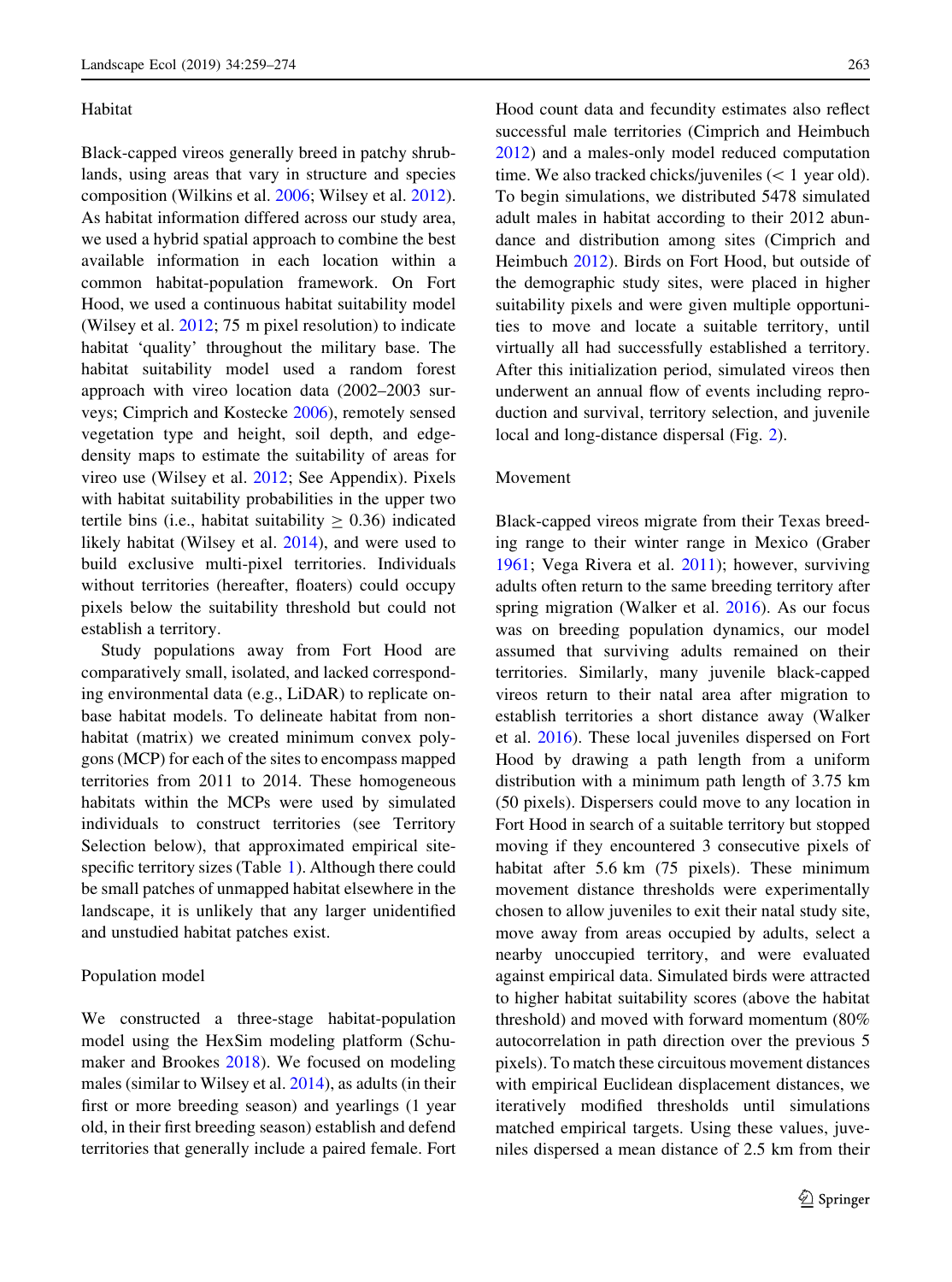model

| Site           | Empirical min<br>territory size (ha) | Max. territory size<br>(pixels; ha) | Number of coinciding<br>males (max) | Mean site habitat<br>suitability | Min. territory<br>condition | Explored area<br>(pixels) |
|----------------|--------------------------------------|-------------------------------------|-------------------------------------|----------------------------------|-----------------------------|---------------------------|
| SS             | 0.24                                 | 1.0; 0.49                           | 2                                   | $1^{\mathrm{a}}$                 |                             | 65                        |
| BC             | 0.44                                 | 1.0:0.49                            |                                     | 1 <sup>a</sup>                   |                             | 275                       |
| <b>GW</b>      | 1.41                                 | 2.9; 1.41                           |                                     | 1 <sup>a</sup>                   | 2                           | 39                        |
| TV             | 0.44                                 | 1.0; 0.49                           | 1                                   | 44.3                             | 40                          | 144                       |
| CB             | 0.95                                 | 2.0; 0.95                           |                                     | 1 <sup>a</sup>                   | 1                           | 214                       |
| MP             | 2.22                                 | 4.6; 2.22                           |                                     | 1 <sup>a</sup>                   | 4                           | 31                        |
| MX             | 0.60                                 | 1.2; 0.60                           | 1                                   | 36.0                             | 44                          | 179                       |
| <b>WR</b>      | 0.54                                 | 1.1:0.54                            | 1                                   | 61.2                             | 68                          | 121                       |
| ER             | 0.14                                 | 1.0; 0.49                           | 3                                   | 94.8                             | 27                          | 179                       |
| JM             | 0.28                                 | 1.0; 0.49                           | $\overline{2}$                      | 85.8                             | 49                          | 114                       |
| M <sub>2</sub> | 0.18                                 | 1.0:0.49                            | 2                                   | 90.5                             | 33                          | 95                        |
| WF             | 0.10                                 | 1.0; 0.49                           | 5                                   | 78.3                             | 16                          | 185                       |
| FH             | $0.3$ (min), $0.43$<br>(mean)        | 1.0; 0.49                           | 1                                   | 58.0                             | 17 (min), 51<br>(target)    | 179                       |

<span id="page-5-0"></span>Table 1 Territory selection criteria for simulated black-capped vireos across the study area in Texas

<sup>a</sup>Off-base sites with binary habitat characterizations are indicated by pixel scores of 1



Floater mortality

natal nest to their selected territory, matching natal dispersal records (mean 2.6 km, range 0–30 km, SD = 4.4 km (Cimprich, unpublished data; Walker [2015;](#page-15-0) Walker et al. [2016\)](#page-15-0), excluding inter-patch distance records, as inter-patch dispersal was conducted separately.

Dispersal events between Fort Hood and off-base breeding sites occur but are rarely observed (Cimprich unpublished data; Cimprich et al. [2009](#page-15-0); Walker et al. [2016\)](#page-15-0). As there are few tracked birds relative to the overall population size and only a few years of data collected outside of Fort Hood, the frequency and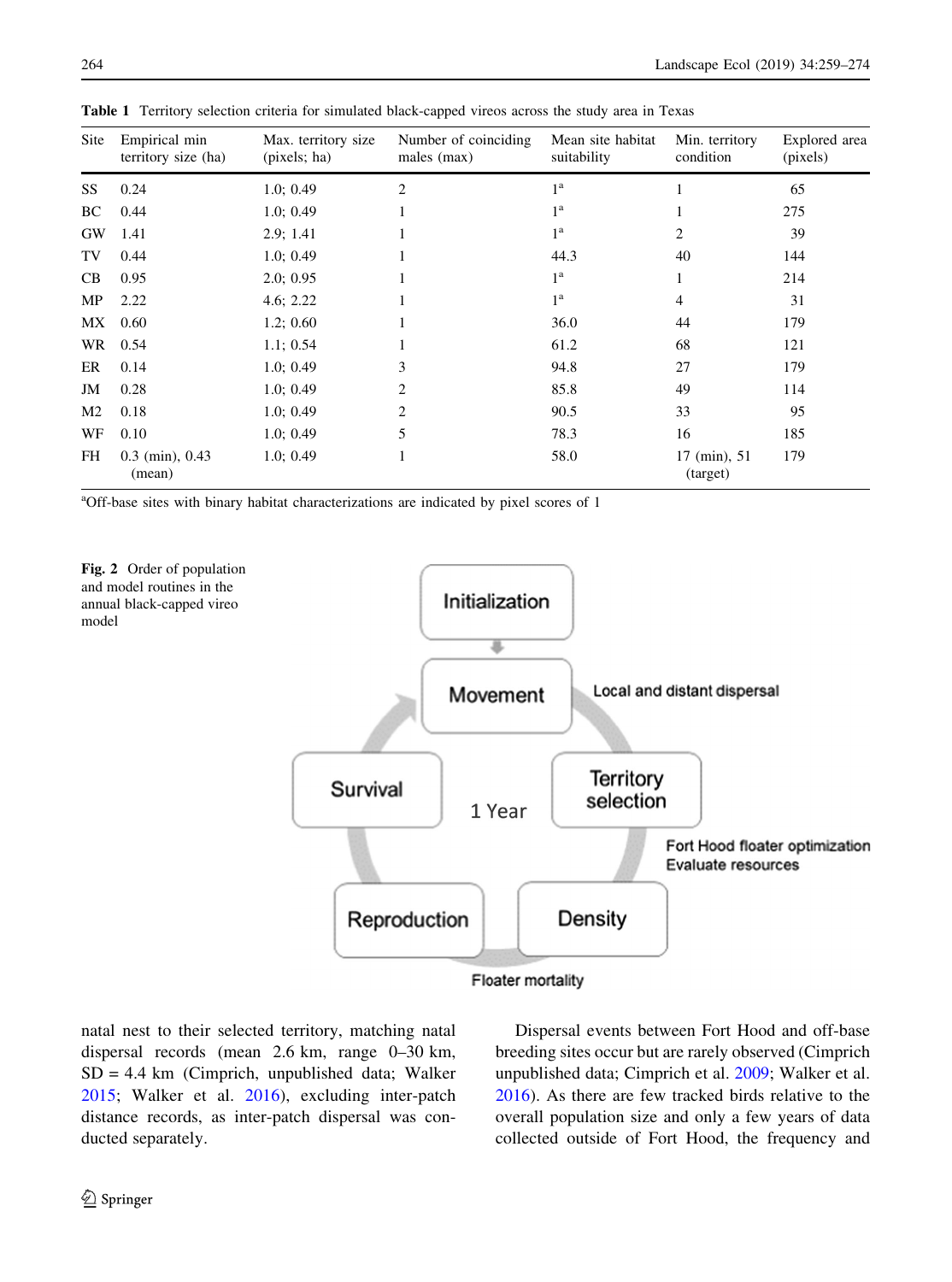patterns of movements among Fort Hood and more distant populations are poorly understood. We used natal dispersal data from 1992 to 2015 and inter-patch distances to infer distance-based rates of exchange among breeding populations. We divided the five inter-patch dispersal records ( $\geq$  30 km, minimum inter-patch distance) by the total number of natal dispersal records (324) to estimate the proportion of vireos dispersing within- (0.985) versus amongpatches (0.015). As the recorded inter-patch dispersals were closest to the off-base site (Balcones Canyonlands National Wildlife Refuge), we constructed an inverse distance-based matrix of inter-patch dispersal probabilities to move simulated birds from one breeding population to another. Alternative interpatch movement probabilities were also evaluated (see movement scenarios below) to assess the sensitivity of model outcomes to movement rates.

## Territory selection

After moving, simulated birds first explored their surrounding area to assess their territory options (see Table [1](#page-5-0) for search radii). Individuals occupying onand off-base study sites explored an area equivalent to their entire study site  $(0.31-1.34 \text{ km}^2)$ ; Fig. 5—red and orange; Appendix) in search of available territories. Similarly, birds on Fort Hood but outside of demographic study sites, explored an equivalent area (e.g., radius of 0.5 km; Fig. 5—white, gray; Appendix) for prospective territories.

Individuals then selected the best unoccupied territory within their search range using site-specific territory size and selection criteria, reflecting measured differences in habitat (e.g., variable suitability on Fort Hood) and population conditions (e.g., territory sizes) in each location. To account for the partial overlap of male territories, we used the minimum empirical territory sizes (as measured by Walker [2015](#page-15-0); Walker et al. [2016](#page-15-0); see Table [1](#page-5-0)) to describe the maximum extent of non-overlapping territories. Optimal territories contained the highest level of resources, as determined by the size of the territory (number of available continuous pixels) multiplied by the habitat suitability scores of the pixels (on-base only; off-base suitability was uniform). Territories were required to meet a minimum territory condition (minimum territory size \* mean site suitability; Table [1](#page-5-0)) using a up to a maximum number of contiguous pixels (max.

territory size; Table [1\)](#page-5-0) to limit the area that an individual could defend. Where minimum empirical territory sizes (as measured by Walker [2015;](#page-15-0) Walker et al. [2016](#page-15-0); see Table [1\)](#page-5-0) were smaller than a single pixel, we allowed more than 1 male to occupy a territory to overcome pixel size limitations and maintain expected population densities (maximum number of coinciding males; Table [1](#page-5-0)). Individuals outside of the study areas on Fort Hood that were unable to find a suitable territory (i.e., floaters) on their first try were given additional short movement and territory-selection opportunities (up to 150 repeated attempts before the breeding season) to ensure that simulated birds could occupy proximate suitable territories before a 50% mortality penalty was applied to birds without territories. The number and locations of territories were dynamic among years as territories were specific to individuals.

### Reproduction

Simulated birds drew a location-specific probability (Table [2](#page-7-0)) of having a successful territory from a Bernoulli distribution (annually, with replacement) using site-specific empirical territory success probabilities (Walker [2015](#page-15-0); Walker et al. [2016\)](#page-15-0). We defined successful territories as those that produced at least one fledgling through one or more broods in a given year.

Birds with successful territories drew a number of male fledglings (assuming an equal sex ratio at birth) from a Bernoulli distribution, based on the mean and variance in the number of fledglings per total successful territory in a given site (Table [2](#page-7-0)). Simulated birds outside of the demographic study areas on Fort Hood were assigned interpolated territory success and a number of fledglings based on the resource condition of their territory. Site-specific habitat suitability values were used to fit a linear relationship to predict territory success and number of fledglings in lower quality habitats (up to mean suitability values of 0.44, and 0.61 respectively), where an increasing relationship with higher habitat suitability pixels was evident. Habitats similar to higher suitability study sites were assigned the mean territory success rates and mean number of fledglings of high quality study sites. Site-specific territory success and fledgling data from 2005 to 2015 were used for on-base study sites ER, JM, M2, WF (Cimprich, unpublished data), and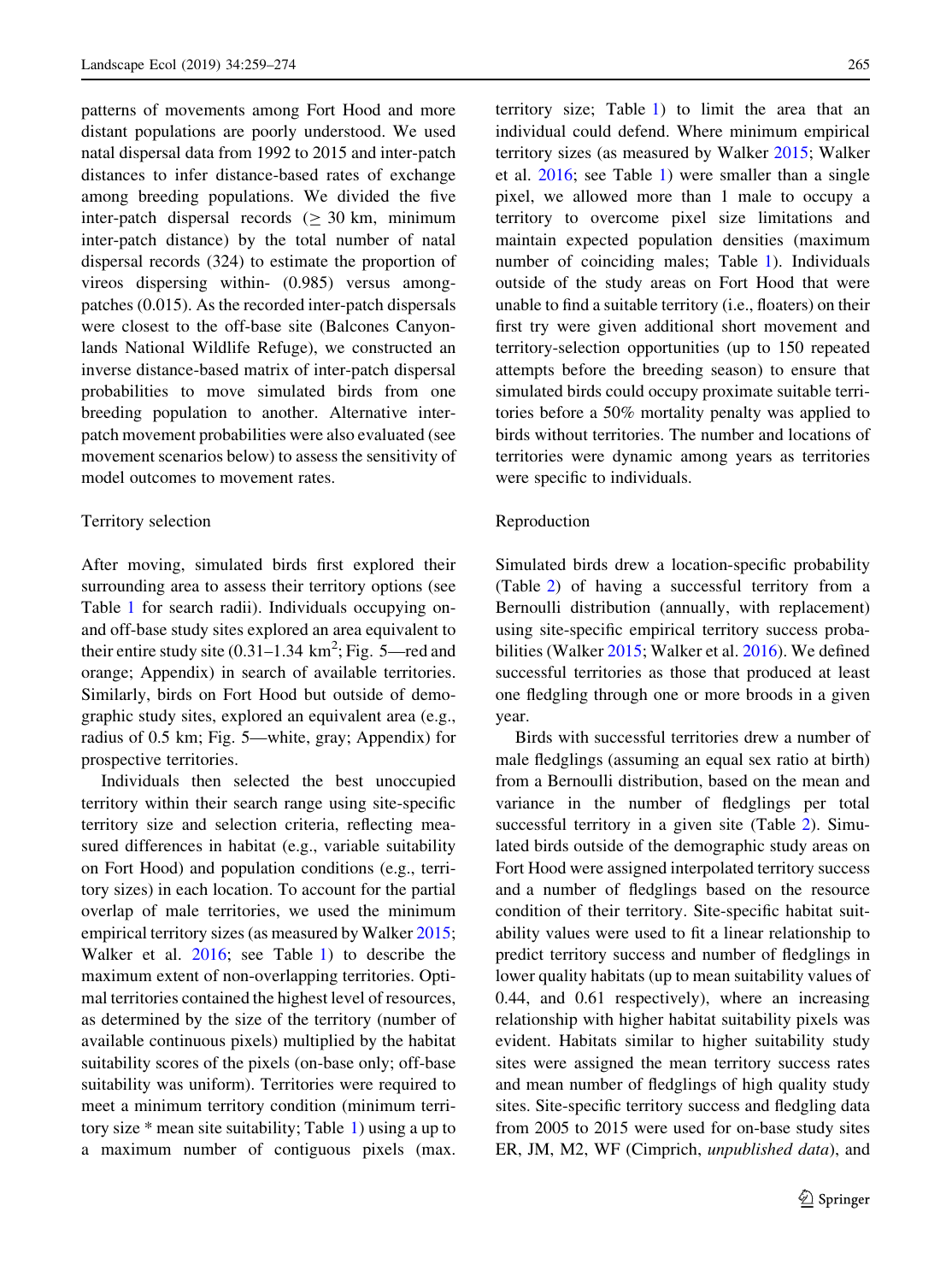| Site           | Territory success<br>Mean | Territory success<br>SD. | Male fledglings/successful territory | Adult survival mean; (SE) |
|----------------|---------------------------|--------------------------|--------------------------------------|---------------------------|
| SS             | 0.54                      | 0.33                     | 1.98                                 | 0.52(0.05)                |
| BC             | 0.46                      | 0.16                     | 1.50                                 | 0.36(0.05)                |
| <b>GW</b>      | 0.54                      | 0.28                     | 1.79                                 | 0.46(0.14)                |
| ER             | 0.64                      | 0.14                     | 1.78                                 | 0.33(0.04)                |
| CB             | 0.34                      | 0.14                     | 1.70                                 | 0.46(0.05)                |
| MP             | 0.29                      | 0.23                     | 1.25                                 | 0.45(0.07)                |
| МX             | 0.43                      | 0.10                     | 1.52                                 | 0.41(0.04)                |
| WR             | 0.69                      | 0.13                     | 1.77                                 | 0.35(0.04)                |
| ER             | 0.62                      | 0.12                     | 1.66                                 | 0.37(0.03)                |
| JM             | 0.53                      | 0.07                     | 1.76                                 | 0.27(0.04)                |
| M <sub>2</sub> | 0.74                      | 0.13                     | 1.80                                 | 0.54(0.03)                |
| WF             | 0.63                      | 0.13                     | 1.69                                 | 0.44(0.04)                |
| FH             | $0.43 - 0.64$             | 0.12                     | $1.52 - 1.79$                        | 0.41(0.04)                |

<span id="page-7-0"></span>Table 2 Black-capped vireo territory success and number of fledglings assigned to simulated birds, based on their location within a study site or resource condition of their territory (Fort Hood)

2011 to 2014 for lower quality on-base sites (TV, MX, and WR) and off-base study sites (Walker [2015](#page-15-0); Walker et al. [2016\)](#page-15-0).

## Survival

The annual survival of adult vireos on Fort Hood differd among study sites (Kostecke and Cimprich [2008;](#page-15-0) Walker et al. [2016\)](#page-15-0) and simulated birds drew the corresponding empirical surival rates measured at their site from a truncated normal distribution. As a robust relationship between habitat suitability values and adult survival rates on Fort Hood was not evident, individuals outside of the study sites were given a mean survival rate that averaged survival across all Fort Hood study sites (based on combined estimates for all on-base sites excluding JM; Walker et al. [2016](#page-15-0)). For all life stages, empirical means and variances were used to create site-specific normal distributions, from which survival rates were drawn each year. Limited data precluded the assessment of adult survival correlation among popualtions through space and time. We assumed that within a population, factors incluencing fluctuations in survival were correlated (1.0; e.g., on Fort Hood) and uncorrelated among distant populations (0.0; between Fort Hood and all peripheral populations) that were separated by long distances of non-habitat. Juvenile (young of the year) survival was defined as the probability of a vireo banded as a nestling surviving and returning to a study site following migration (Walker et al. [2016](#page-15-0)). Because natal resighting probabilities were low  $\approx 2.6\%$  of males) and confidence intervals of estimates were large, we explored two alternative hatcher survival rates (in alternative simulation scenarios) to account for possible under-estimates of survival resulting from incomplete site fidelity (Cilimburg et al. [2002](#page-15-0); Kostecke and Cimprich [2008\)](#page-15-0). We simulated population dynamics using the empirically-estimated hatcher survival rate (0.46  $\pm$  0.07; Walker et al. [2016](#page-15-0)), as well as a higher rate of 0.54 (SE =  $0.07$ ; within the 95% CI), chosen to produce a largely stable population and approximate the range of abundance estimates from 2005 to 2015 (Cimprich and Heimbuch [2011](#page-15-0), [2012](#page-15-0); Cimprich, unpublished data). Each year, a hatcher survival rate was drawn from the normal distribution and applied to hatchers in all locations as site-specific estimates were not available.

## Simulations

Baseline simulation: We simulated population dynamics for the region over 50 years, and summarized population outcomes across 25 replicate simulations. In addition to assessing location-specific popualtion sizes through time, we also tracked individual births,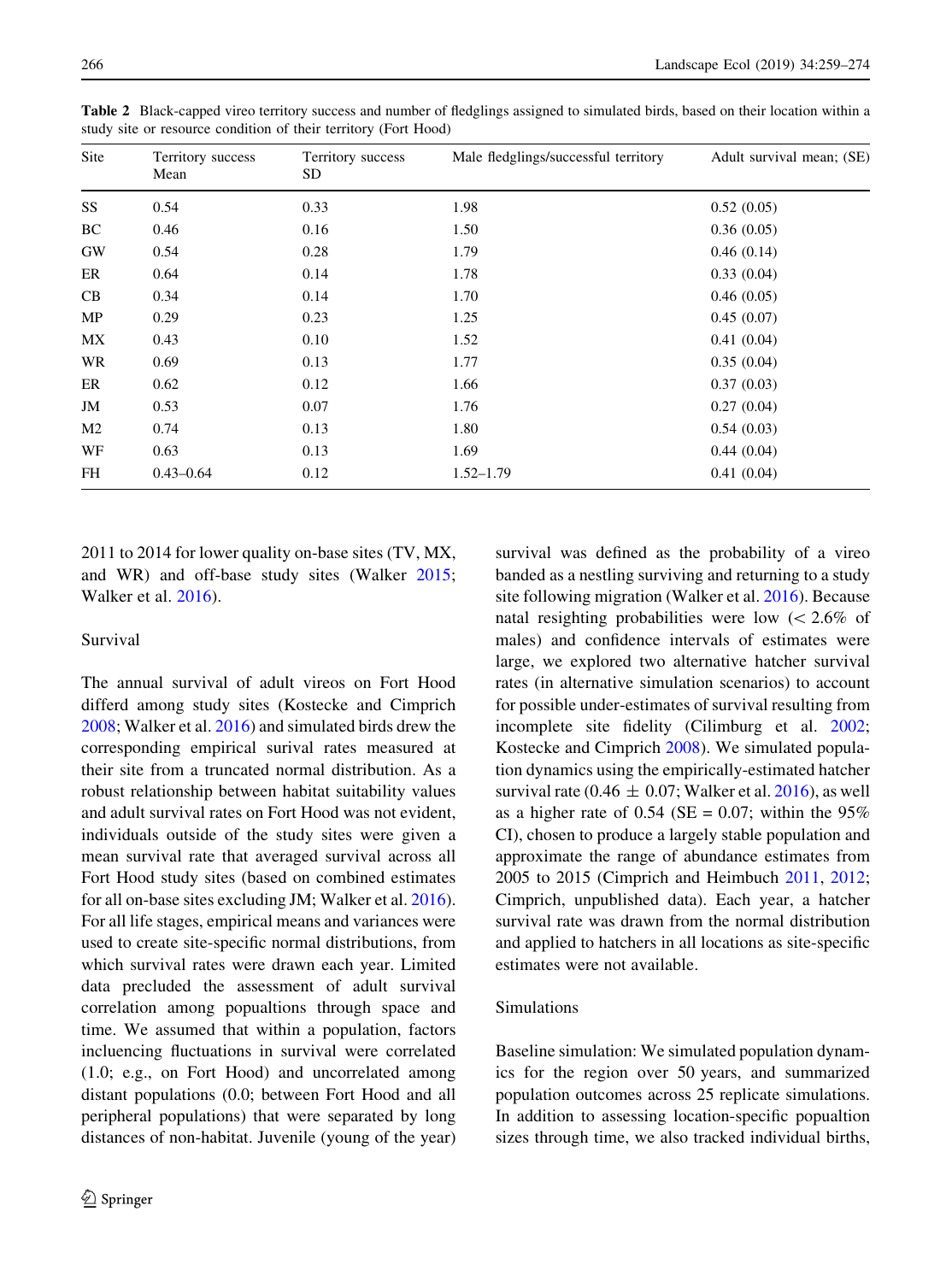deaths, immigration, and emigration through space. We evaluated two source-sink metrics: (1) Productivity (births  $-$  deaths), and BIDE (births  $+$  immigra $tion) - (deaths + emigration)$ , tallied for each study site (off-base) and each pixel on Fort Hood. Sources were indicated by positive source-sink metric values. Negative values indicated sinks.

Movement scenarios: To assess the impact of juvenile dispersal on source-sink outcomes, we implemented alternative rates of exchange among discrete breeding populations. We assumed that empirical estimates underestimated exchanges of birds and evaluated scenarios with higher proportions (three or ten times) of juvenile dispersal. We also evaluated a no inter-population movement scenario (Table 3).

Habitat loss scenarios: To evaluate which areas have the largest effect on source-sink dynamics, we iteratively removed study sites representing the strongest source and sink populations as indicated by the BIDE metric. We also evaluated the source-sink status of off-base study sites in the absence of Fort Hood as it is the primary source of inter-population dispersers.

Cowbird control scenario: Nest parasitizing cowbirds are controlled using trapping and/or shooting in the majority of habitat on Fort Hood (excepting West Range and surrounding area) to improve black-capped vireo fecundity and persistence. Cowbird control efforts in peripheral populations (BC: 2011–2014) have also been recently initiated (e.g., 2013 or 2014 in CB, SS) but the intensity of control varies among sites. To examine how further increases in off-base cowbird control could affect source-sink dynamics, we simulated the impact of increased cowbird control effort on territory success and number of fledglings. We quantified the difference in territory success and fledglings before versus after the implementation of cowbird control at off-base sites and used this difference to indicate the degree to which increased cowbird control intensity could further improve reproductive success. To do so, we averaged annual measures of reproductive success before cowbird control (CB in 2012 and SS sites from 2012 to 2013, respectively), subtracted these from post-control (2014) values, and averaged the resulting differences among sites. This resulted in a mean 0.28 increase in territory success, and 0.24 increase in the number of males fledged from successful territories.

Habitat restoration scenarios: To examine the degree to which peripheral (off-base) habitat restoration actions could change regional source-sink dynamics, we digitally expanded and restored possible vireo habitats and simulated emergent source-sink dynamics. We identified public lands in the counties of study populations that: (1) were composed of likely vireo habitat types including deciduous, coniferous, mixed forest, or shrub vegetation classes (NLCD 2011; USGS [2011\)](#page-15-0), (2) were at least 15 ha in size (Fig. 6—blue; Appendix), 3) and excluded extreme topographical features. New sites were assumed to be uniformly suitable (as for other off-base sites) due to habitat data contrainsts. Simulations began with an additional 100 males randomly distributed among new habitats. In alternative scenarios, we restored habitats

Table 3 Management action and land-use change scenarios simulated for Black-capped vireos in Texas

| Scenario                  | Change              | Scenario description                                                   |
|---------------------------|---------------------|------------------------------------------------------------------------|
| <b>Baseline</b>           | n/a                 | Status quo; higher hatcher survival rate                               |
| Low hatcher survival      | Survival            | Hatcher survival using the empirical mean value                        |
| No movement               | Movement            | No inter-population movement (on–off base; off–off base)               |
| Movement $3 \times$       | <b>Movement</b>     | Three times higher inter-population movement frequencies               |
| Movement $10 \times$      | Movement            | Ten times higher inter-population movement frequencies                 |
| Fort hood removed         | Habitat loss        | All habitat on Fort Hood is replaced with matrix                       |
| M <sub>2</sub> removed    | Habitat loss        | Manning 2 habitat (on-base) replaced with matrix                       |
| ER removed                | Habitat loss        | East range habitat (on-base) replaced with matrix                      |
| MP removed                | Habitat loss        | Middle property (off-base) habitat replaced with matrix                |
| Increased cowbird control | Reproduction        | Increased territory success and number of fledglings in off-base sites |
| Habitat restoration       | Habitat restoration | Restored possible vireo habitats to allow occupancy                    |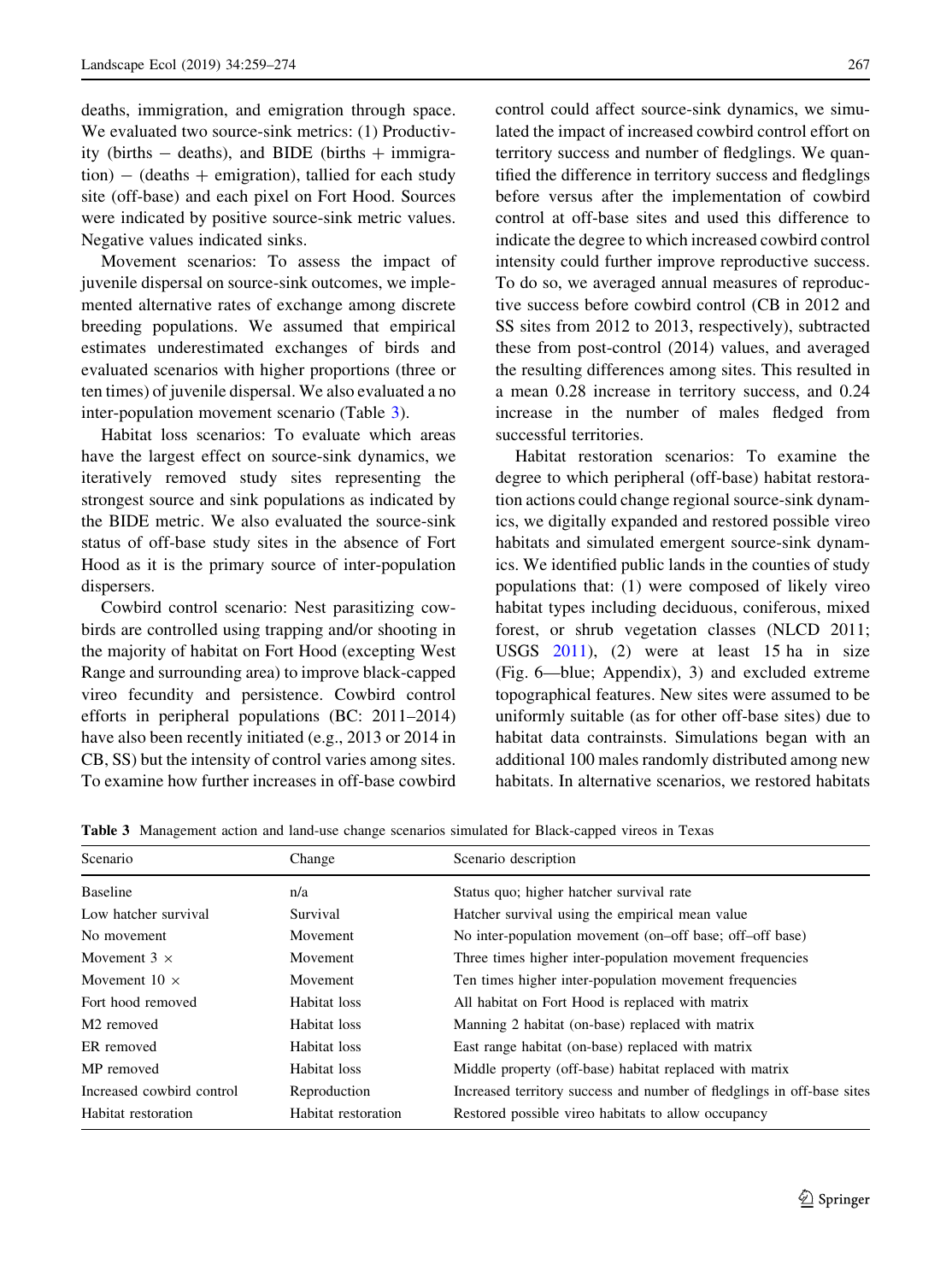to sink- and source-like demographic conditions. To approximate partial habitat restoration that allowed occupancy but sub-optimal demography with limited or no cowbird control, we parameterized territory sizes, territory success, and adult survival to be equivalent to those measured for the Balcones sink population. Territory success and adult survival rate distribution means were each increased by 0.2 to allow restored habitat to function as population sources, as might to achieved by a complete restoration effort that included intensive cowbird control. Distance-based dispersal patterns were updated to include restored patches, re-distributing the static proportion of longdistance dispersers among new and existing patches. Population dynamics for all management and land-use scenarios were simulated for 50 years and results from 25 replications were averaged. To faciliate comparisons among field and model-based approaches to assessing source-sink dynamics, we calculated sourcesink states at the beginning of simulations using a comparable 5-year data series. To assess long-term source-sink performance, we re-calculated sourcesink states using population conditions at the end of the simulation (years 45–50).

## Results

Baseline abundance and source-sink dynamics

The population was relatively stable but declining over the fifty-year period in the baseline scenario that used elevated hatcher survival rates. The population size was within the range of variation observed from 2005 to 2012 and resulted in a final population size that exceeded observed abundance in some years (e.g., 2008 and 2011). This baseline scenario (using higher hatcher rates) better represented past abundance estimates whereas mean hatcher survival rates resulted in a strong declining trend and population sizes that were well below recent population estimates (Fig. [3](#page-10-0)). Hence, higher hatcher rates were used as the basis for all source-sink scenarios. The majority of sites functioned as sinks, with few sources (Productivity and BIDE metrics; Table [4](#page-10-0)). MP and BC acted as the strongest off-base breeding population sinks. Fort Hood and M2 emerged as the strongest sources, and WR and WF functioned as weaker on-base sources during early (years 5–10) or late (years 45–50) evaluation periods.

## Habitat loss

To evaluate the loss of key sources and sinks on regional population abundance and the stability of source-sink classifications, we iteratively removed strong source (FH, M2), weak sink (ER) and strong sink (MP) patches. The removal of Fort Hood and all on-base habitat resulted in regional population declines to near-extinction. In the absence of this central habitat, one weak peripheral sink (SS) became a source indicating a pseudo-sink that changed status with altered movement and densities. The remaining sinks were weaker as a result of lower abundance. The removal of the strongest on-base source, M2, had little effect on the ending regional population size relative to the baseline (Fig. [4b](#page-11-0)). However, its removal caused a proximate weak source to become a sink (WR; Table [5](#page-11-0)), indicating that some populations have strong dependencies. The removal of this small strong source also reduced the source strength of the general Fort Hood area to 1/16 of baseline conditions (Table [5](#page-11-0)).

Removing a weak central sink (ER; on-base study site) lessened long-term abundance and diminished the strength of source-sink dynamics, but to a lesser extent than removing the strong sink (M2). The loss of ER similarly caused the proximate weak source (WR) to become a sink. Removing a strong peripheral sink (MP; off-base) had the largest effect on end-abundance (excepting Fort Hood) and lessened the strength of source-sink dynamics (Table [5\)](#page-11-0). However, the removal had no effect on the source-sink status of breeding populations.

## Movement

The degree to which breeding populations exchanged juveniles via long-distance dispersal impacted regional population outcomes. When we tripled the proportion of juveniles moving among breeding populations, mean population sizes were substantively lower. With ten times higher inter-population dispersal, abundance approximated that of the low hatcher survival scenario, offsetting the increased juvenile survival of the baseline scenario (Fig. [3\)](#page-10-0). Limiting movement among populations increased abundance relative to scenarios with higher movement rates.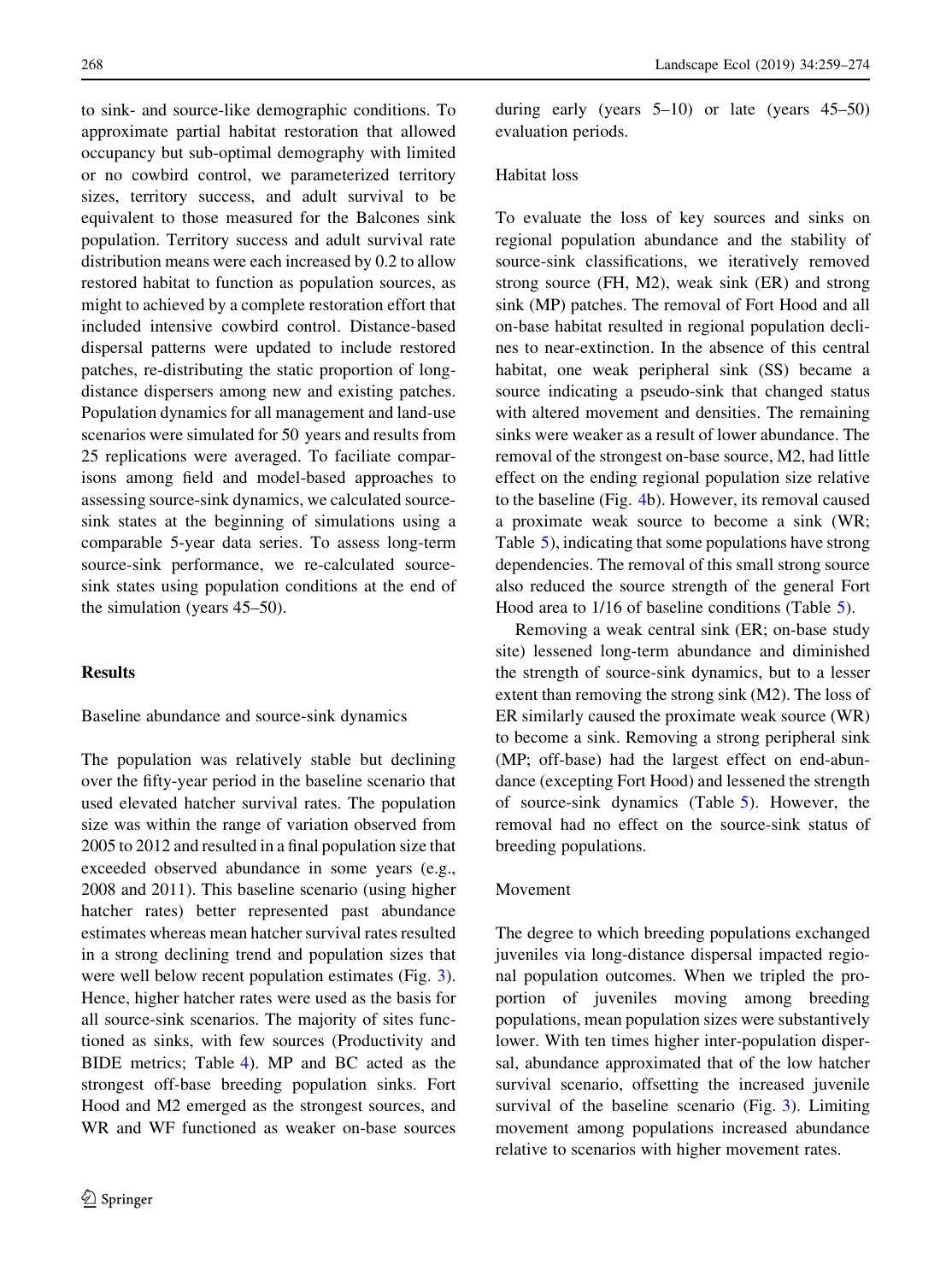<span id="page-10-0"></span>

Fig. 3 Simulated mean Black-capped vireo abundance under baseline and alternative scenarios relative to field abundance estimates (averaged over 25 replications), using both mean hatcher survival (lower hatcher survival scenario) and increased hatcher survival rates (baseline scenario), and alternative rates

Table 4 Simulated black-capped vireo source-sink dynamics using lower hatcher survival rates and higher hatcher survival rates (baseline scenario). Source-sink dynamics were characterized using productivity and BIDE metrics during the first and last years of simulations. Sources (in bold) are indicated by positive metric values, sinks by negative values

| Site           | <b>Baseline</b><br>Years $5-10$ |         | <b>Baseline</b><br>Years $45-50$ |             |  |
|----------------|---------------------------------|---------|----------------------------------|-------------|--|
|                | Prod.                           | BIDE    | Prod.                            | <b>BIDE</b> |  |
| SS             | $-124$                          | $-488$  | $-86$                            | $-261$      |  |
| BC             | $-1333$                         | $-2508$ | $-1255$                          | $-2062$     |  |
| GW             | $-1147$                         | $-1469$ | $-798$                           | $-1072$     |  |
| CB             | $-1250$                         | $-2279$ | $-963$                           | $-1686$     |  |
| TV             | $-87$                           | $-14$   | $-40$                            | - 89        |  |
| MP             | $-2145$                         | $-2364$ | $-1573$                          | 1737        |  |
| МX             | $-48$                           | $-68$   | $-39$                            | $-48$       |  |
| WR             | $-22$                           | $-21$   | 14                               | 23          |  |
| ER             | $-175$                          | $-129$  | $-61$                            | $-46$       |  |
| JM             | $-296$                          | $-306$  | $-261$                           | $-325$      |  |
| M <sub>2</sub> | 705                             | 1259    | 471                              | 647         |  |
| WF             | 80                              | 284     | 3                                | 31          |  |
| FH             | 14,064                          | 16,905  | 11,231                           | 13,747      |  |

Source-sink dynamics are characterized using productivity and BIDE metrics during the first and last years of simulations. Sources (in bold) are indicated by positive metric values, sinks by negative values

of movement among Fort Hood and peripheral populations. Lines indicate male abundance, averaged among all replicates. Dashed lines indicate the 95% upper and lower confidence intervals around mean baseline abundance through time

In scenarios with higher inter-population movement rates, movement changes affected abundance more than they affected source-sink dynamics. With fewer individuals in the population, source-sink strength was universally diminished; however, source-sink classifications were unaffected (Table [5](#page-11-0)). Tripled movement frequencies (i.e., three times more dispersal than baseline conditions) reduced regional abundance to a lesser extent than the ten times scenario. Although the source-sink strength of many on-base sites was reduced, the strength of peripheral populations increased.

## Cowbird control

When cowbird control was increased on all off-base sites, improvements in territory success and number of fledglings transformed most sinks (San Saba, weak sink; Balcones, strong sink; and Colorado Bend, strong sink) into sources (Table 4). However, the distant GW and central MP populations remained sinks. Despite substantive improvements for off-base breeding populations, increased cowbird control in these small populations did not yield improvements in regional abundance (Fig. 7; Appendix).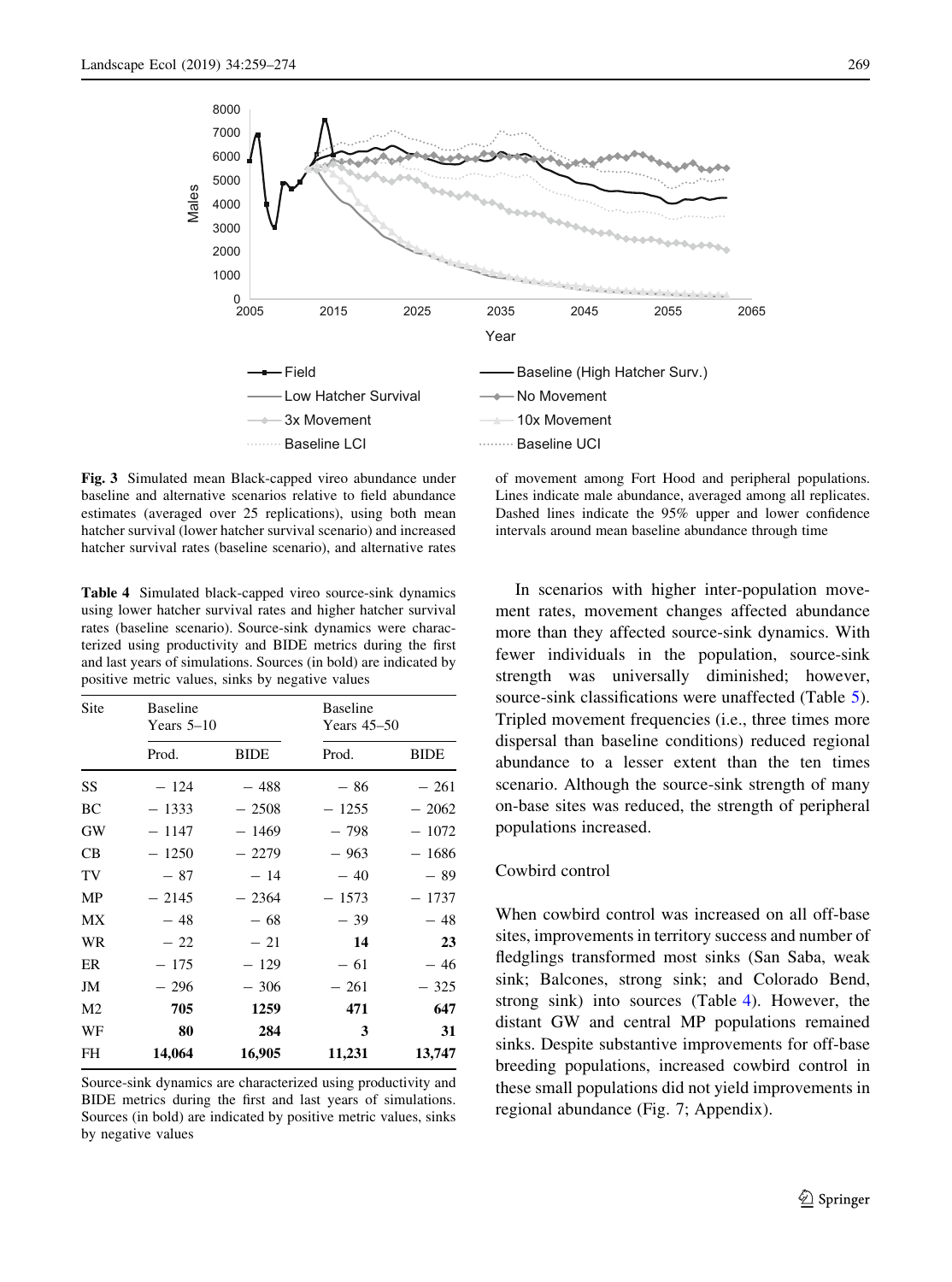<span id="page-11-0"></span>Fig. 4 The effect of source and sink removals on simulated Black-capped vireo, a population trajectories, relative to field estimates and baseline predictions and b mean population sizes over the last 10 years of simulations. Dashed lines indicate the 95% upper and lower confidence intervals around mean baseline abundance through time



Table 5 Source-sink status and strength of breeding Black-capped vireo populations under alternative habitat removal and inter-population dispersal scenarios, as characterized by positive (source, in bold) or negative (sink) BIDE values (years 45–50)

|    | No M <sub>2</sub> | No MP   | No ER   | No FH | $3 \times$ Dispersal | $10 \times$ Dispersal | <b>Baseline</b> |
|----|-------------------|---------|---------|-------|----------------------|-----------------------|-----------------|
| SS | $-146$            | $-166$  | $-236$  | 299   | $-763$               | $-106$                | $-261$          |
| ВC | $-1503$           | $-1864$ | $-1196$ | $-2$  | $-2881$              | $-734$                | $-2062$         |
| GW | $-919$            | $-1126$ | $-709$  | $-14$ | $-1705$              | $-442$                | $-1072$         |
| CВ | $-1410$           | $-1940$ | $-1036$ | - 6   | $-2792$              | $-745$                | $-1686$         |
| TV | $-15$             | $-55$   | $-53$   | N/A   | 28                   | $-9$                  | $-89$           |
| MP | $-1397$           | N/A     | $-1056$ | - 8   | $-2755$              | $-792$                | $-1737$         |
| МX | $-25$             | $-45$   | $-17$   | N/A   | $-43$                | $-27$                 | $-48$           |
| WR | $-70$             | 10      | $-45$   | N/A   | 63                   | $\mathbf{1}$          | 23              |
| ER | $-162$            | $-82$   | N/A     | N/A   | $-57$                | $-19$                 | $-46$           |
| JM | $-222$            | $-229$  | $-169$  | N/A   | $-173$               | $-12$                 | $-325$          |
| М2 | N/A               | 549     | 359     | N/A   | 462                  | 70                    | 647             |
| WF | 12                | 7       | 14      | N/A   | 25                   | 8                     | 31              |
| FH | 856               | 1280    | 8917    | N/A   | 4709                 | 1202                  | 13,747          |
|    |                   |         |         |       |                      |                       |                 |

## Habitat restoration

Creating new habitats by restoring suboptimal public lands (Fig. 6; Appendix) to peripheral sink population conditions (BC; closest population to the majority of new habitat) caused a decline in regional abundance and restored habitats generally acted as population sinks (Table [6](#page-12-0)). However, if habitats were fully restored to conditions that supported higher territory success and survival rates, restored habitats functioned as strong sources and regional abundance increased.

## **Discussion**

Forecasting the impacts of management and land-use change is important in planning effective conservation actions for species at risk of decline. We predicted the degree to which different types of changes could alter source-sink dynamics and population outcomes. Our black-capped vireo case study highlighted that the stability of source-sink dynamics can depend on the magnitude and location of change as well as the type of change.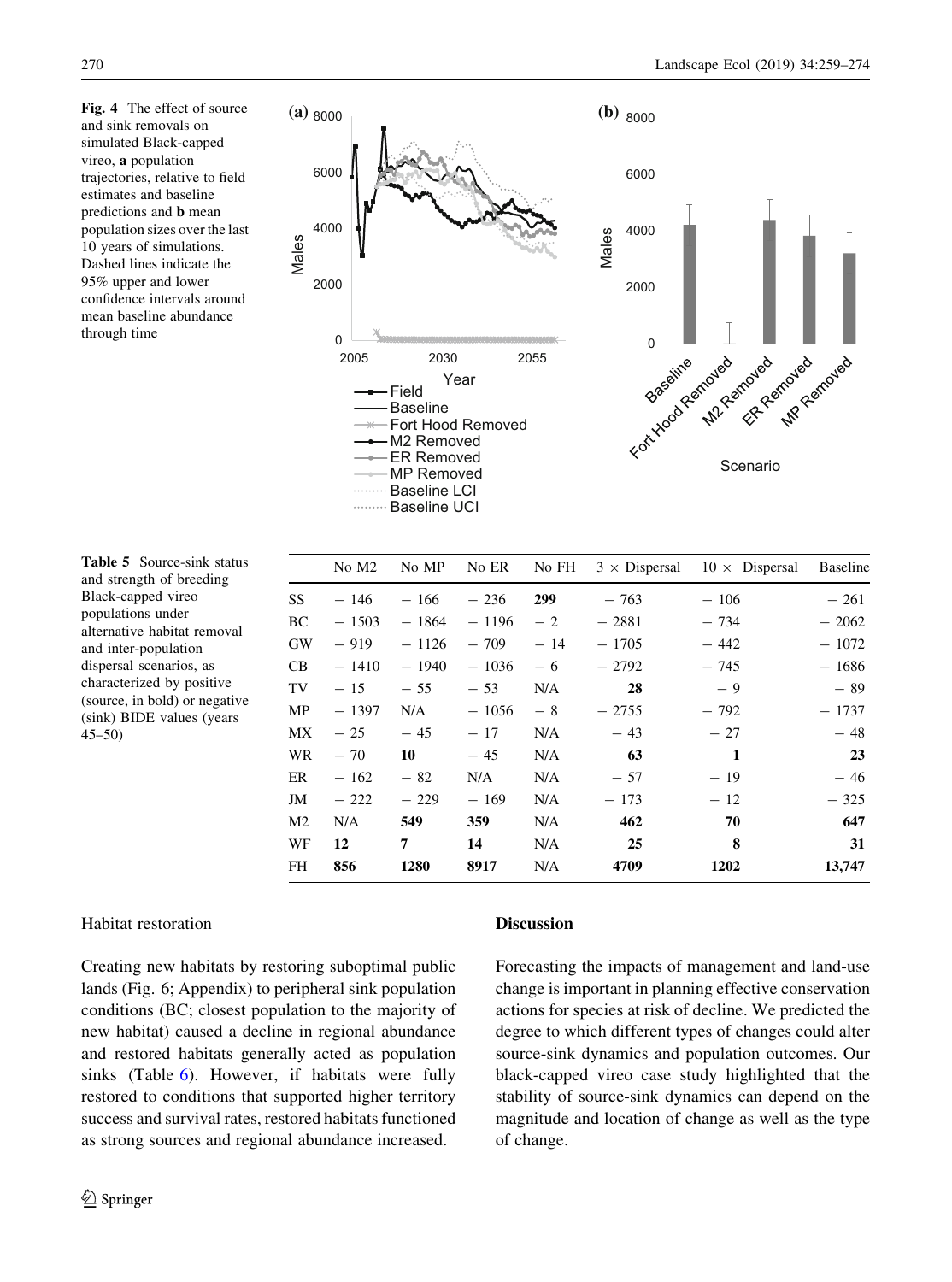<span id="page-12-0"></span>Table 6 Source-sink status and strength of breeding Blackcapped vireo populations under alternative off-base cowbird control and habitat restoration scenarios, as characterized by

(source, in bold) or negative (sink) BIDE values (years 45–50) and combining 25 simulation replicates

| Site           | Increased cowbird control | Habitat restoration (sink conditions) | Habitat restoration (source conditions) | <b>Baseline</b> |
|----------------|---------------------------|---------------------------------------|-----------------------------------------|-----------------|
| SS             | 594                       | $-183$                                | $-925$                                  | $-261$          |
| BC             | 497                       | $-218$                                | $-2270$                                 | $-2062$         |
| <b>GW</b>      | $-850$                    | $-428.5$                              | $-920$                                  | $-1072$         |
| <b>CB</b>      | 187                       | $-327.5$                              | $-8220$                                 | $-1686$         |
| TV             | $-26$                     | $-168.5$                              | $-235$                                  | $-89$           |
| MP             | $-1417$                   | $-676$                                | $-1490$                                 | $-1737$         |
| МX             | $-52$                     | $-176.5$                              | $-910$                                  | $-48$           |
| <b>WR</b>      | 33                        | 34.5                                  | $-60$                                   | 23              |
| ER             | $-132$                    | $-87$                                 | $-110$                                  | $-46$           |
| JM             | $-226$                    | $-215.5$                              | $-580$                                  | $-325$          |
| M <sub>2</sub> | 598                       | 449                                   | 1040                                    | 647             |
| WF             | 24                        | $-48$                                 | $-170$                                  | 31              |
| FH             | 5721                      | 146                                   | 8355                                    | 13,747          |
|                |                           | Restored: $-3980$                     | Restored: 183,050                       |                 |

## Structural system changes

Population responses to habitat removals revealed the degree of inter-dependency among breeding sites and the contribution of individual sites to regional abundance. As expected, the removal of the largest population and strongest source had the greatest effect on population outcomes and source-sink dynamics. The finding underscores the importance of Fort Hood for regional persistence and demonstrates the dependency of distant populations on this stronghold. By contrast, removing small individual study sites (i.e., strong sources or sinks) had a much smaller effect on regional abundance and source-sink dynamics. Although source-sink strengths changed, site-specific source or sink status remained largely stable. This suggests that management actions that target sources and sinks based on pre-change source-sink assessments are likely to be valid following minor habitat loss and similar changes to the network. However, these and other conclusions assume that beyond the element that was changed (e.g., removal of small habitats and changes to dependent processes), other system elements remain intact and the measured demographic rates, life history, behaviors etc., continue. Although this design allows us to make conclusions about the relative influence of each

change factor, populations and habitats often change in many ways. For example, a minor loss of habitat coupled with habitat degradation (affecting demography) elsewhere could change population dynamics and source-sink structure. Management decisions should assess whether multiple types of change need to be considered in evaluating the stability of past sourcesink assessments.

Adding extensive off-base habitat had variable influences on regional population abundance and source-sink dynamics. Partially restoring habitat to sink-like conditions did not improve vireo abundance through time and weakened previously strong and central sources. As restored habitats were close to the central source, simulated vireos moved from Fort Hood to new habitats with higher probabilities than more distant sites. Increased movement to population sinks weakened the strong source population and reduced regional abundance. By contrast, fully restoring habitats and intensively controlling cowbirds to improve demographic rates (territory success and survival) created strong sources that increased regional abundance. Habitat restoration efforts with adequate vegetation structure and composition, coupled with intensive cowbird control could provide an effective means of increasing vireo abundance and distribution. However, as it is difficult to pre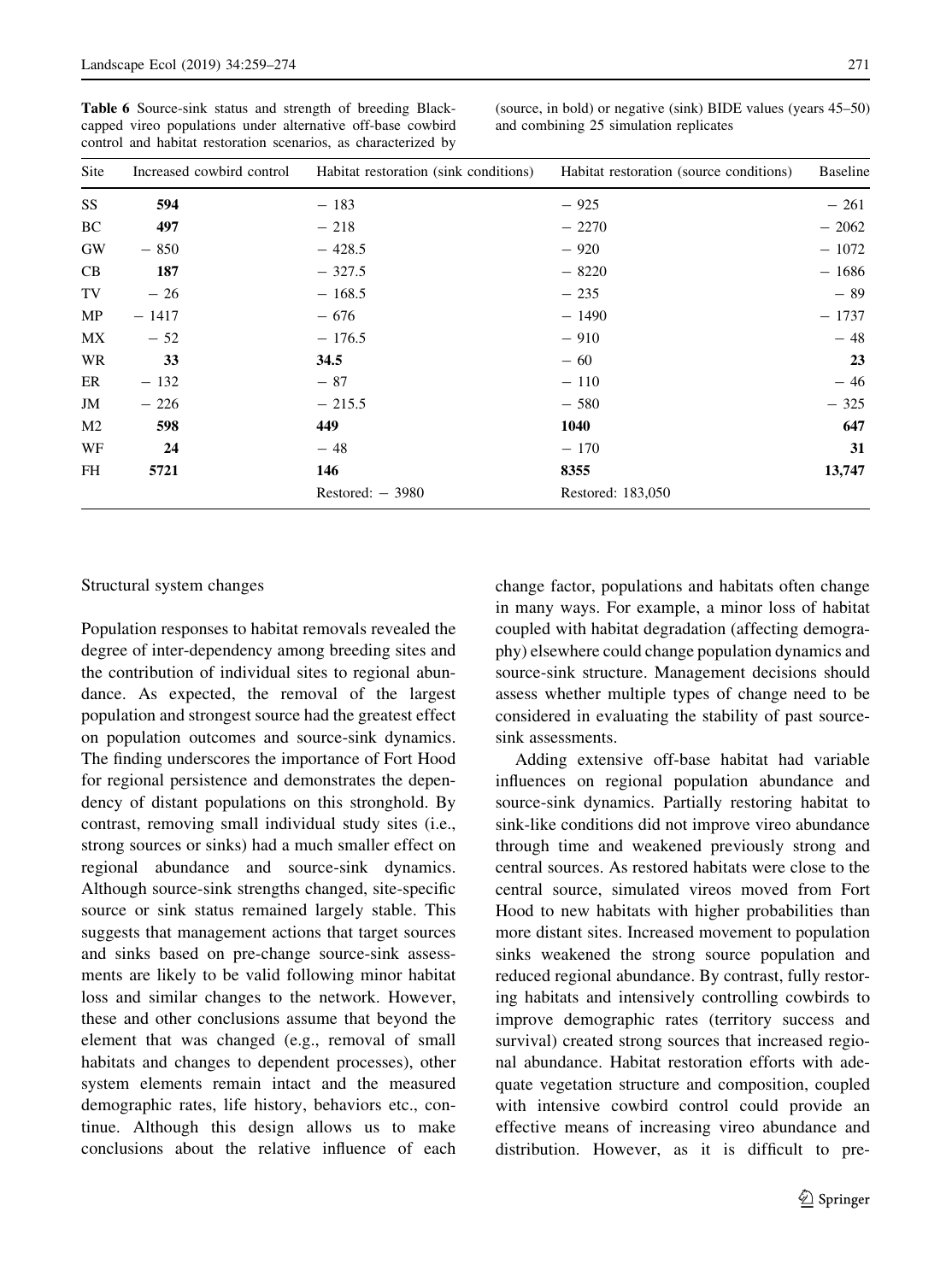determine the suite of conditions required to create high quality habitat, population performance in restored habitats should be monitored to ensure that habitat improvements result in source rather than sink conditions. Extensive restoration efforts and similar large-scale changes likely require the re-assessment of sources-sink dynamics to characterize new movement patterns and rates, inter-dependencies, re-identify sources, sinks, and their strengths, and make appropriate future management decisions. Smaller restoration projects are less likely to impact regional dynamics, and source-sink re-assessments may not be required beyond the restored habitat and its primary dependent populations.

## Demographic and movement changes

Increased off-base cowbird control affected peripheral source-sink strength and status, with improvements in territory success and number of fledglings weakening strong sinks or causing sinks to become sources. Despite local improvements, increased cowbird control in the small peripheral populations had minimal impact on regional abundance as improvements influenced only a small proportion of the population. However, increased cowbird control in small peripheral or restored sites may be an important means of creating sources and increasing population redundancy across central Texas. Improvements to peripheral sinks may also be an important objective if longdistance dispersals are more frequent than assumed in our baseline conditions.

By contrast, increased inter-population movements had little effect on source-sink status but reduced regional abundance. This supports the findings of source-sink studies where emigration was detrimental to the migrating individuals (Morris [2011](#page-15-0)), diminishing the regional population, but contrary to other theoretical findings (Franco and Ruiz-Herrera [2015](#page-15-0)). By virtue of Fort Hood's large population size, interpopulation movement flows were primarily from Fort Hood to peripheral sink populations and the redistribution of juveniles to suboptimal locations resulted in a greater number of deaths in off-base sites. Our results indicate that actions aimed at increasing the dispersal to peripheral populations may be detrimental to regional persistence when peripheral sites are sink populations and territory site fidelity is high. As one of the most influential

uncertainties was the frequency of inter-population dispersal events, better information characterizing the rates and patterns of vireo movement is important for effectively prescribing regional management actions. Further, a mechanistic understanding of the factors that influence inter-patch dispersal is lacking but integral to improving and predicting movement responses to management and land-use change.

## Source-sink signals

Source-sink signals transcended different methods of estimation and stochastic noise, affording greater confidence in managing populations based on source-sink signals. Source-sink modeling results largely agreed with field-based classifications from previous studies (Walker et al. [2016\)](#page-15-0), with both approaches classifying the peripheral Balcones, Colorado Bend, and Goldthwaite sites as sinks, as well as the central Maxdale and Jack Mountain populations as long-term sinks. Both classified Manning 2 and West Fort Hood as sources and there was agreement on West Range when simulations evaluated a comparable period (years 5–10).

Yet, other source-sink signals can be a product of transient environmental conditions, influenced by analysis or modeling constructs, or affected by directional change. For example, source-sink evaluations (comparing years 5–10 and 45–50) indicated the potential ability of some sites to transition from weak sinks to weak sources within the same scenario. Disagreements in source-sink status also resulted from different assessment methods (San Saba and Taylor Valley; assessed as sources by field data and weak sinks using simulation). Field-based evaluations used survival and fecundity data in stochastic matrix models but did not consider inter-population movements due data constraints (see Appendix). By contrast, our simulation modeling approach explicitly considered emigration and immigration in source-sink calculations and evaluated source-sink dynamics through broader spatial and temporal extents. Both approaches evaluated transient source-sink behavior among years but also generalized source-sink states through time. Simulated source-sink predictions were the product of several stochastic simulation repetitions and included a more comprehensive range of population conditions than experienced during recent field data collection and used in stochastic growth rate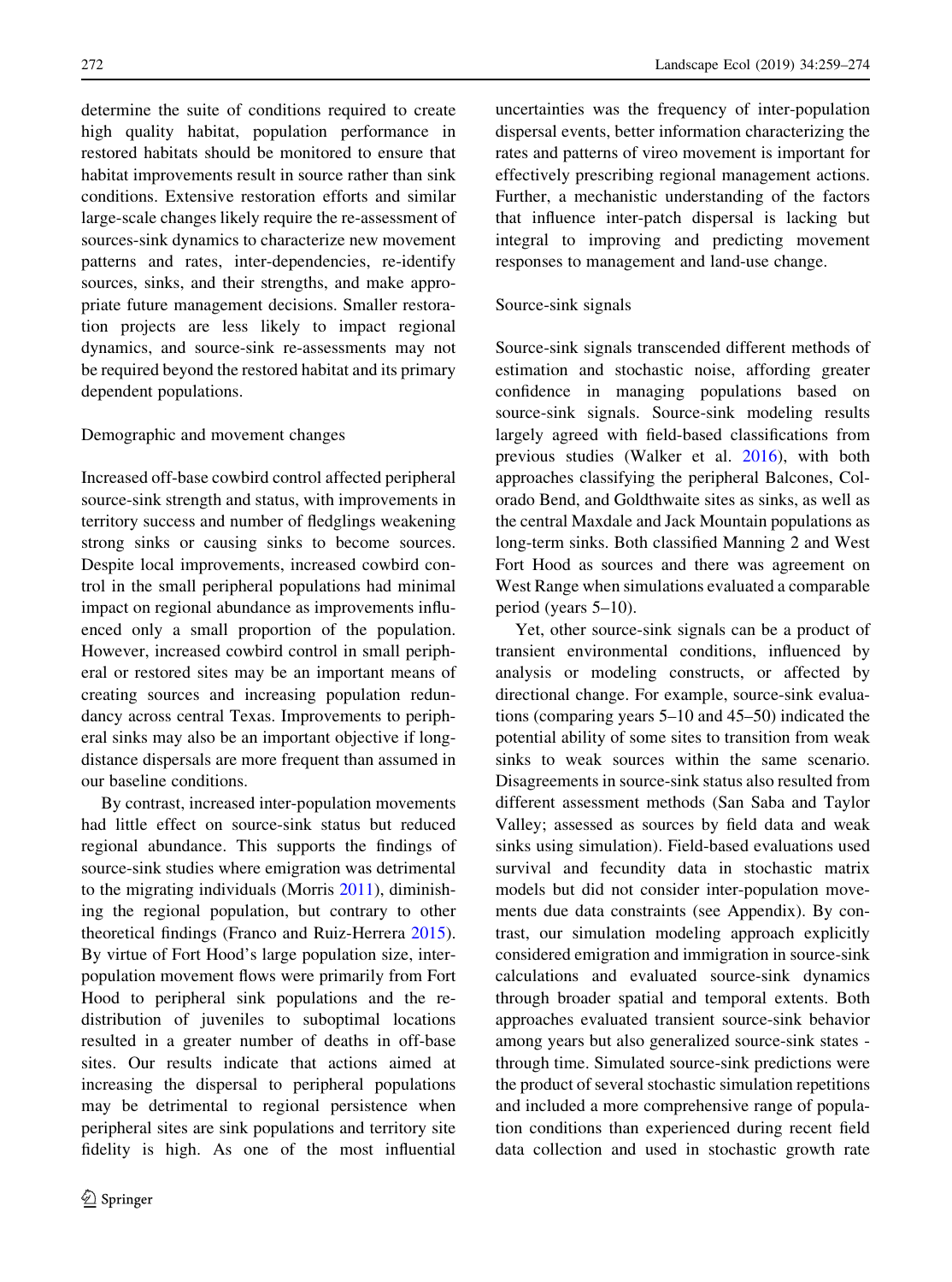<span id="page-14-0"></span>calculations. The simulation model also included additional data describing habitat, territory sizes, and territory success to represent the influences of sourcesink dynamics throughout Fort Hood on regional population dynamics. Whether caused by variability, directional change, or data limitations, populations with weaker source-sink signals may require additional monitoring and analysis to understand the factors driving local population dynamics and design appropriate long-term management strategies.

### System stability

Directional system changes can differentially affect source-sink status and regional population abundance. Some factors that led to only minor changes in sourcesink status precipitated large changes in regional abundance. In this system, source-sink status was affected more by changes in habitat and population patterns rather than pattern-preserving changes in movement rates. This indicates that management actions or land-use changes that alter local demographic conditions (e.g., off-base cowbird control), movement patterns (e.g., change the network spatial structure), or large habitat changes are likely to require the re-evaluation of source-sink dynamics. By contrast, regional abundance was more responsive to the magnitude of system change than the pattern of change. For example, regional abundance was much more sensitive to changes in the proportion of birds emigrating from Fort Hood (92–100% of patches retained their source or sink status) than changes affecting regional movement patterns (46–77% of patches preserving their source-sink status). This suggests that management actions based on prechange source-sink classifications are likely to be robust to small habitat or population modifications and small-moderate spatially homogenous changes. As the intensity and pattern of change can differentially affect source-sink status and regional population abundance, joint consideration of these factors is required to anticipate the impacts of change on source-sink systems. Uncertainty analyses, such as undertaken here, can help gauge the degree of expected change, highlight additional data needs, and point to relevant conservation actions in changing source-sink systems.

This case study demonstrates that important interdependencies within a population network can influence the success of management and conservation actions, even in systems with highly asymmetrical population sizes. Large shifts in source-sink dynamics or abundance occurred in some scenarios of landscape change, indicating the potential for adverse consequences if spatial population structure is not considered e.g., adding large sink habitats weakened key sources and reduced regional abundance. Yet accurately classifying sources and sinks is challenging, particularly in variable and directionally changing systems. Our example illustrates that the stability of source-sink classifications depends on the type, intensity, and pattern of management and land-use change. Changes that largely preserve the pattern of habitat and demographic conditions may require less frequent re-assessments than those with pattern-altering changes. By contrast, large structural changes are more likely to require re-evaluation of source-sink dynamics to support effective management actions. Hence, decisions of which sources and sinks to protect or alter are best informed by the simultaneous consideration of source-sink dynamics (Weegman et al. [2016\)](#page-15-0), abundance, and the type of management and land-use change. This example highlights the importance of understanding source-sink dynamics for the successful management of at-risk populations as well as the need for the continued development of source-sink theory, methods, and best practices that target species at risk in complex and changing landscapes.

Acknowledgements We thank John Marzluff and Chad Wilsey for input and useful discussions.

Funding Funding was provided by Strategic Environmental Research and Development Program (SERDP) as part of project RC-2120. The content of this manuscript does not necessarily reflect the position or policy of the United States government and no official endorsement should be inferred.

#### Compliance with ethical standards

Conflict of interest The authors declare that they have no conflict of interest.

## References

Bancroft BA, Lawler JJ, Schumaker NH (2016) Weighing the relative potential impacts of climate change and land-use change on an endangered bird. Ecol Evol 6:4468–4477